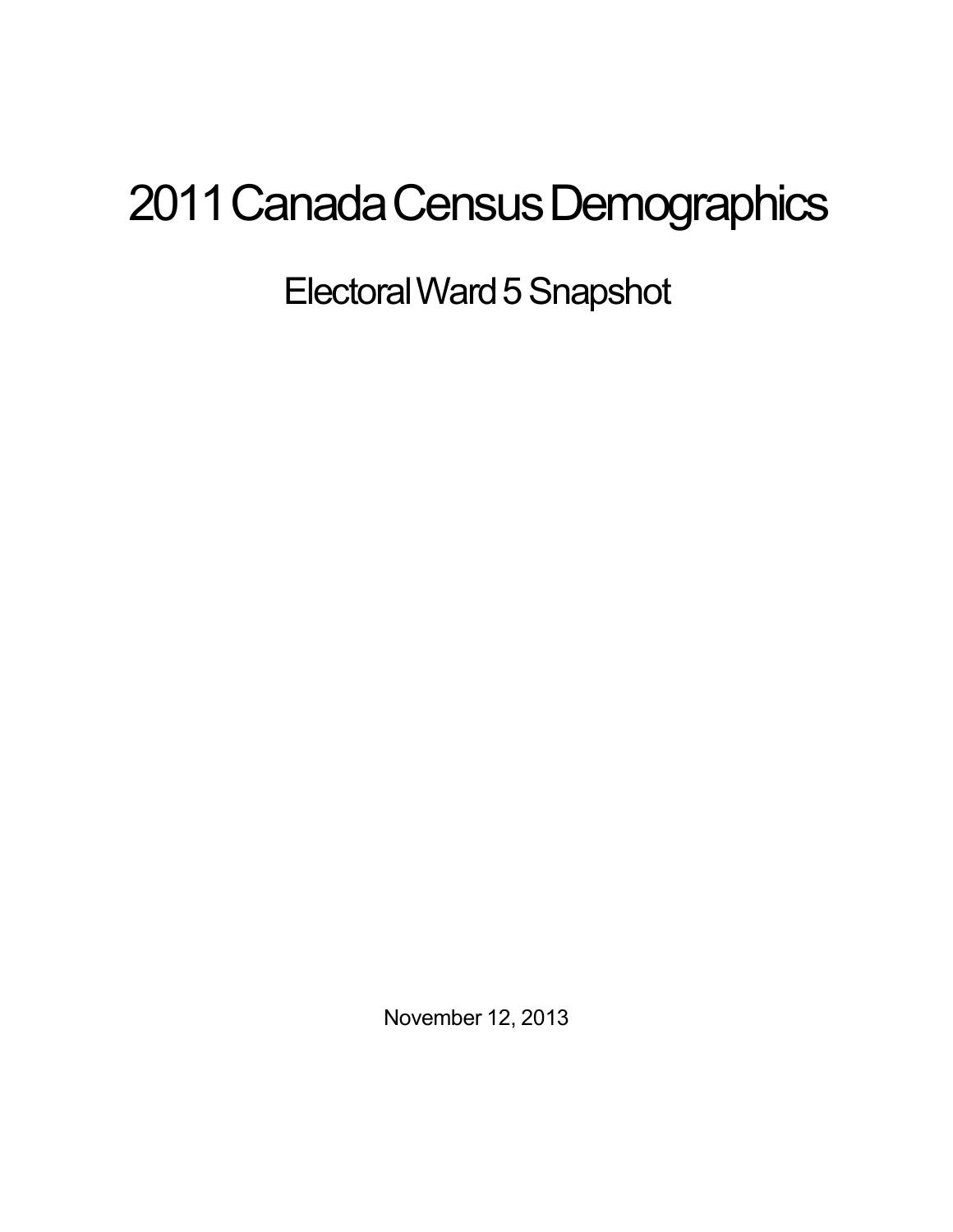Prepared by City of Windsor Planning Dept

## **Table of Contents**

| WARD 5 |  |  |
|--------|--|--|
|        |  |  |
|        |  |  |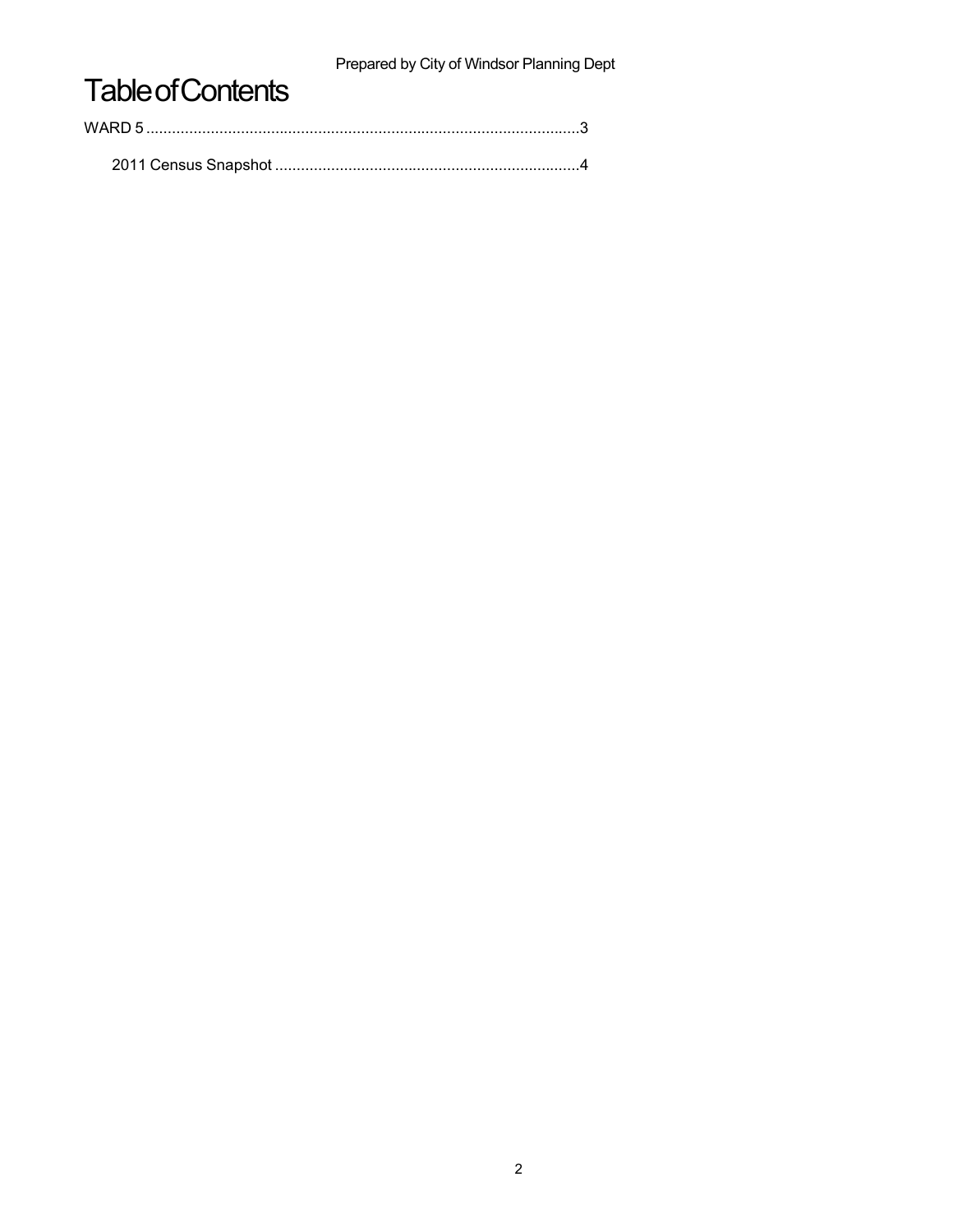Prepared by City of Windsor Planning Dept WARD 5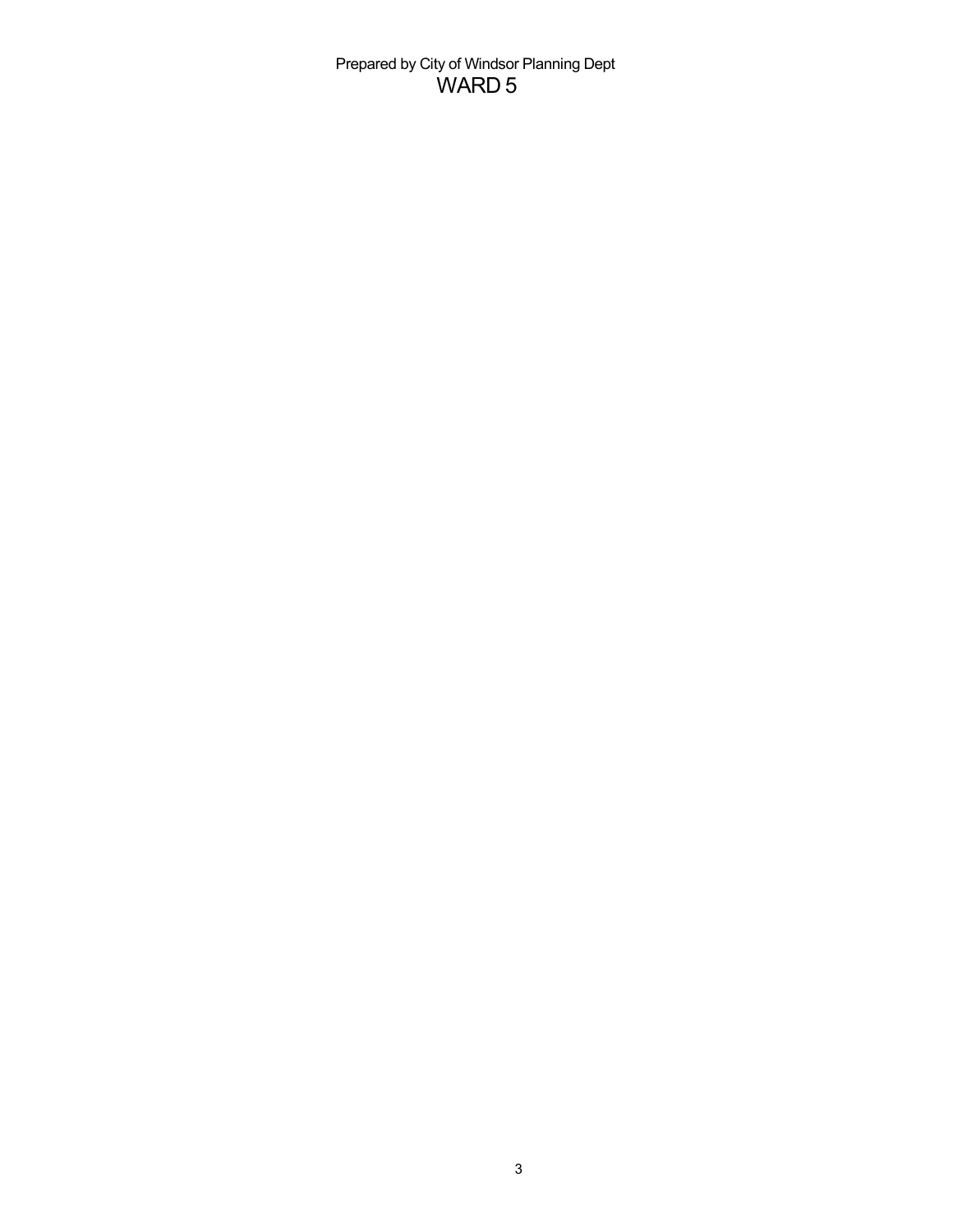## Prepared by City of Windsor Planning Dept 2011 Census Snapshot

| 2011 Census<br><b>Snapshot</b> | <b>WARD 5</b>    |    |
|--------------------------------|------------------|----|
|                                |                  | %  |
| <b>Total Population</b>        | 18,407           |    |
| <b>Males</b>                   | 8,872 48%        |    |
| Females                        | 9,534 52%        |    |
|                                |                  |    |
| 2011 Population by Age         | 18,407           |    |
| 0 to 4 years                   | 962              | 5% |
| 5 to 9 years                   | 900 <sup>1</sup> | 5% |
| 10 to 14 years                 | 913              | 5% |
| 15 to 19 years                 | 1,045            | 6% |
| 20 to 24 years                 | 1,121            | 6% |
| 25 to 29 years                 | 1.216            | 7% |
| 30 to 34 years                 | 1,265            | 7% |
| 35 to 39 years                 | 1,271            | 7% |
| 40 to 44 years                 | 1,248            | 7% |
| 45 to 49 years                 | 1,429            | 8% |
| 50 to 54 years                 | 1,487            | 8% |
| 55 to 59 years                 | 1,346            | 7% |
| 60 to 64 years                 | 1,122            | 6% |
| 65 to 69 years                 | 8221             | 4% |
| 70 to 74 years                 | 700              | 4% |
| 75 to 79 years                 | 573              | 3% |
| 80 to 84 years                 | 494              | 3% |
| 85 years and over              | 549              | 3% |
|                                |                  |    |
| Average age                    | 41.9             |    |
| Median age                     | 42.1             |    |
| Dominant age group             | 50 to 54 years   |    |
|                                |                  |    |
| <b>Families</b>                | 5,086            |    |
| Persons per family             | 2.8              |    |
|                                |                  |    |
| Two-parent families            | 3,682 72%        |    |
| With no children at            | 1,944 38%        |    |
| home                           |                  |    |
| With children at home          | 1,754 34%        |    |
| Lone-parent familiies          | 1,405 28%        |    |
|                                |                  |    |
| Children per family            | 1.0              |    |
|                                |                  |    |